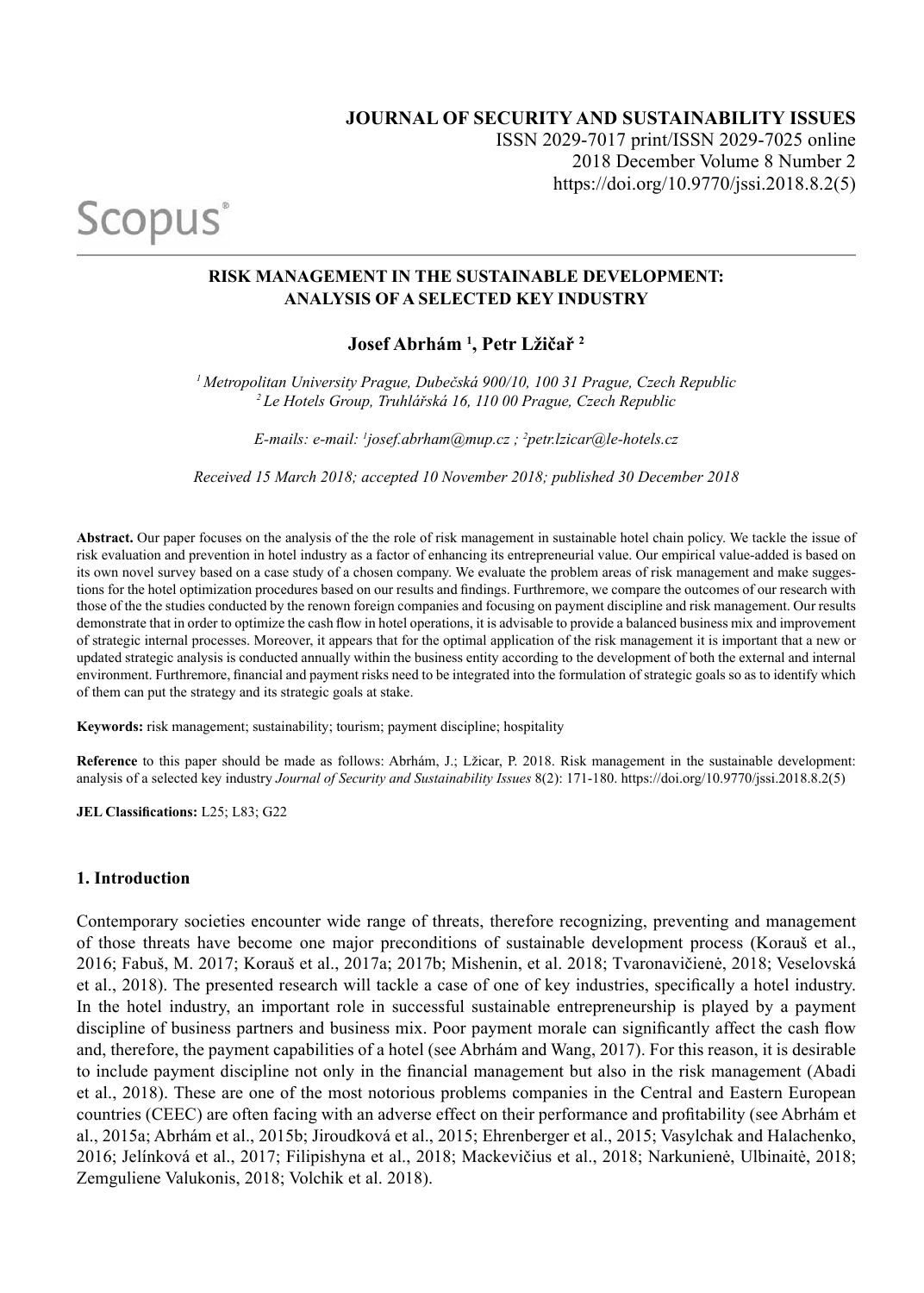The aim of this article is to analyse the role of risk management in hotel chain policy through its own empirical survey within the case study of a chosen company. On the basis of the findings gathered, the problem areas of the risk management are evaluated, and hotel optimization procedures are proposed.The results of our own research are compared with the studies by renowned foreign companies focused on payment discipline and risk management.

The theoretical groundwork of the study constitutes a clarification of the attitudes to risks and the risk management in the hotel sector as well as the observation of the payment discipline. The empirical survey focused on the payment discipline in relation to individual countries was implemented in cooperation with travel agencies, lasted one year and took place between September 2015 and September 2016. That part of the research was implemented in cooperation with travel agencies. The summary data on payment morale of the business partners of Le Hotels Group s.r.o. that were evaluated dated to the period 2016 to 2017. The information on the number of overdue invoices related to both the maturity and the country of origin of the business partners (travel agencies) was evaluated through a relative frequency, which also applies to the evaluation of the total data on the payment discipline.

## **2. Risk management in analysed industry: theoretical grounds**

Main risks in the hotel sector include, among other things, seasonality, unreliability of business partners, fluctuations or low motivation of employees or highly competitive environment (Ambrosetti et al., 2014; Čábelková et al. 2015; Niño-Amézquita et al., 2017; Dung et al., 2018). Risk management in the hotel industry is part of strategic management, which focuses specifically on prevention and reduction or elimination of the risks through specific methods and procedures. Risk management practices in the hotel industry depend on a variety of factors, including the size of the hotel and the fact whether the hotel is part of a hotel network or operated independently (see Waikar et al., 2016).

Risk management is one of the important components of the strategic management as a set of management decisions that determine the long-term performance not only of the hotel but also of any other business company (see Grasserová et al., 2012; Strielkowski et al., 2014). Each strategic plan is based on a set of assumptions that do not have to be met in the current period of globalization of the economy and the turbulence of the business environment, and indeed, the assumptions are, to certain extent, not fulfilled (see Fotr et al., 2012). The management of the hotel shall therefore be able to flexibly respond to changed conditions, which is the task of risk management and, in some cases, of the crisis management aimed, among other things, at mitigating the impacts of natural disasters. In those cases, the cooperation of hotel management with local public administration plays a key role as proved in case of the devastation of the Japanese tourist destination Tohoko affected in 2011 by the tsunami (Nguyen et al., 2017). The risk management should significantly reduce the negative impacts of unfavourable business environment developments on the results of the strategic plans of the hotel; one of the negative impacts on the chosen strategy may be the negative consequences for cash flow as a result of poor payment discipline of the business partners. The consequences of bad payment morale trigger further changes in processes and resources of hotel companies, have a longer life cycle, and thus have a retrospective effect on the strategic management (Russel-Jones, 2016).

Responsibility for risk management is spread across organizations throughout the management. The highest responsibility is naturally on the owner, the statutory body and the top management of the company (Rais, 2010; Radovic et al., 2017). In small hotels (see the division of companies by size in the subchapter payment discipline), the responsibility for risk management is concentrated at the level of the statutory body because it is not efficient to employ a specialized full-time risk manager. In medium and large hotel companies, responsibility is spread over individual managers. Large hotel companies (hotel chains) have a designated specialist (risk manager). Almost in all cases, the risk management is associated with the role of the CFO, as the impact of risks (damages) as well as the countermeasures can be expressed financially and have an impact on financial planning. This impact in the hotel industry can be also described as operational risks or operational changes. Financial performance of an enterprise influences the risk management and vice versa.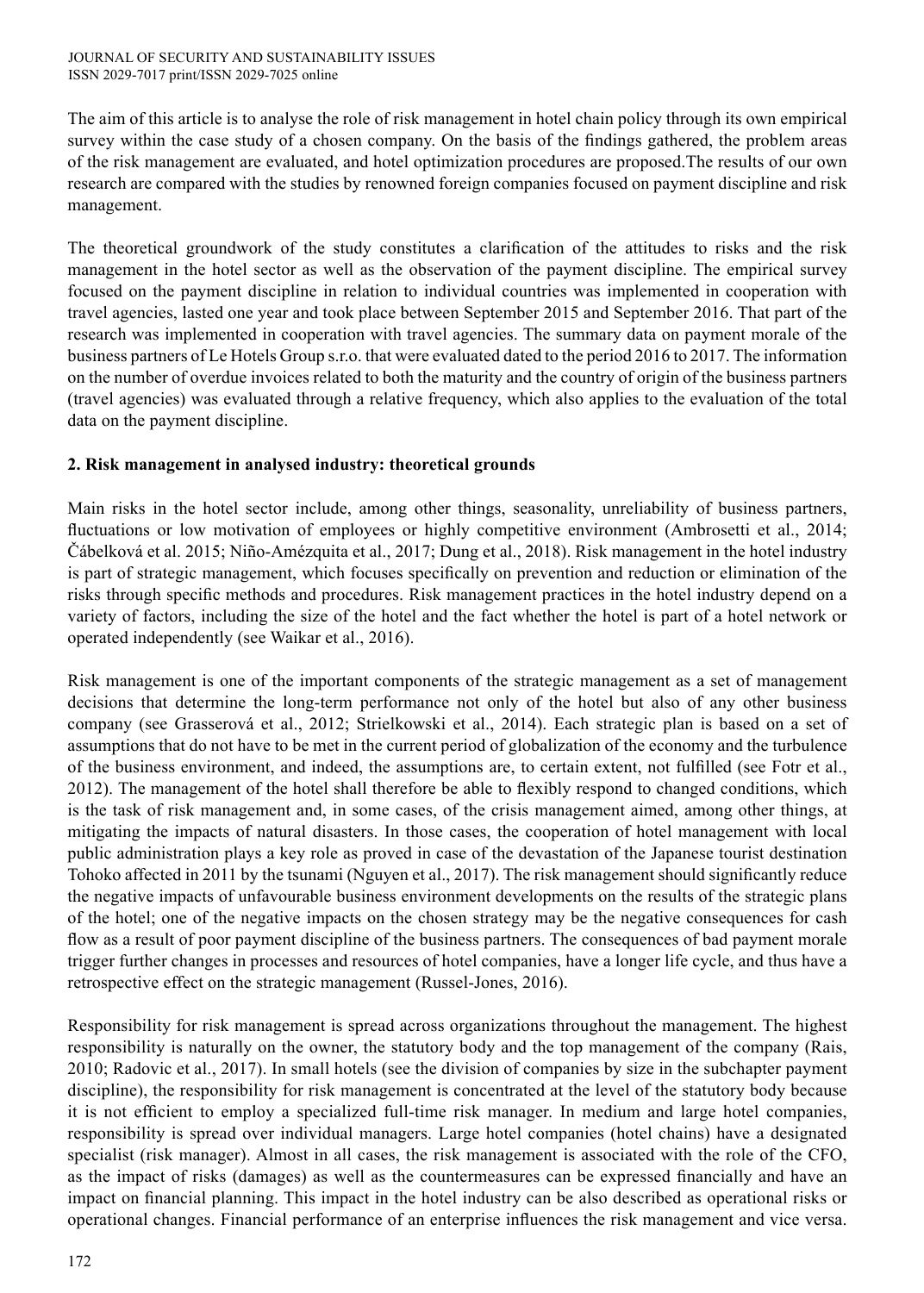As an example, we can put the role of the risk management in the rising debt of the hotel; in this situation its financial position and the risk of creditors are deteriorating, which significantly influences the interest rate of foreign capital (Fíbriová and Šoljáková, 2005). Risk management consists of four interdependent phases: risk identification, risk assessment, risk management (or mitigation) and risk monitoring (Smejkal and Rais, 2009; Chiabai et al., 2014).

One area where the violation of ethical standards in the form of contract failures can have very fatal consequences on the cash flow (or even solvency) of a hotel company is a payment morale. The additive effect of very poor payment morale of the key business partners in a short period of time may represent a critical risk (see Table 1) and lead to crisis of the hotel. This applies in particular to small and medium-sized businesses. The crisis of an enterprise usually occurs after the break of the balance between the enterprise and its surroundings takes place (Zuzak, 2008), which is precisely the case of poor payment morale of business partners of the enterprise.

| Country        | More than 60 days |                |          | More than 90 days        |                |                          | More than 120 days |                |
|----------------|-------------------|----------------|----------|--------------------------|----------------|--------------------------|--------------------|----------------|
|                | Le Hotels         | <b>Bisnode</b> | Atradius | Le Hotels                | <b>Bisnode</b> | Atradius                 | Le Hotels          | <b>Bisnode</b> |
| Greece         | 28,0              | 4,9            | 16,9     | 22,0                     | 3,6            | 6,5                      | 5,0                | 4,1            |
| Portugal       | 9,0               | 3,5            |          | 12,0                     | 3,0            | $\overline{\phantom{a}}$ | 19,0               | 6,6            |
| Italy          | 9,0               | 4,2            | 15,6     | 9,0                      | 2,9            | 4,1                      | 5,0                | 2,2            |
| Turkey         | 6,0               | 1,9            | 10,5     | 12,0                     | 1,5            | 6,2                      |                    | 4,3            |
| Poland         |                   | 3,3            | 4,0      | 6,0                      | 3,0            | 1,6                      | 18,0               | 12,0           |
| Great Britain  | 8,0               | 2,6            | 2,1      | $\overline{\phantom{a}}$ | 1,3            | 0,8                      |                    | 1,3            |
| Czech Republic |                   | 1,1            | 1,4      | $\overline{\phantom{0}}$ | 0.4            | 1,8                      |                    | 0,3            |

**Table 1.** Share of late settlement from partners (in %)

*Source*: Atradius (2016), Bisnode (2017), own research.

Payment discipline means the timeliness of the payment of the liability by the customer. The source of the risk is therefore the insufficient cash of the hotel caused by the late payment of the partner company. The payment morale is low if the business entity holds payments and pays its liabilities only after a set deadline. From the risk management point of view, the payment discipline is a fiscal risk (Merna, Faisal, 2007). In terms of financial management, payment discipline can be measured indirectly via debt turnover ratio. That indicator shows the average maturity of receivables, i.e. the number of days until the invoice is paid (Fotr et al., 2012). This indicator helps financial managers to determine how many days will elapse during which the collection of money is retained in receivables. During this time, the hotel has to wait for the collection of payments for its already made revenues for provided products and services (Kislingerová, 2007).

## **3. Payment discipline in the international environment**

Payment morale is monitored by a number of reputable international companies. The research focuses on finding out data on payment discipline in individual countries, or according to the criteria of the size or business area of the business entity. Based on that data, companies can set appropriate risk management measures. The following are the results of the international studies by Bisnode (2017) and Atradius (2016).

From the results of the Bisnode (2017) study it can be summarized that the European average of paid receivables for the provided goods or services was improving on the maturity date. In 2014, 37.6 % of the invoices were paid at the time of maturity, while two years later that figure grew up to 39.1 %. This means that, out of the total number of receivables monitored in 2016, on the maturity date was paid on average 39.1 % of receivables in the monitored countries. The mean value that divides the set into two equal halves had a value of 43.6 % in 2016. In 2014 and 2016 Denmark recorded the highest proportion of paid claims at the maturity time. Very good payment morale also showed Germany in the both years. By contrast, the northern countries such as Ireland and England, and the countries of Southern Europe like Romania and Portugal, rank among the countries with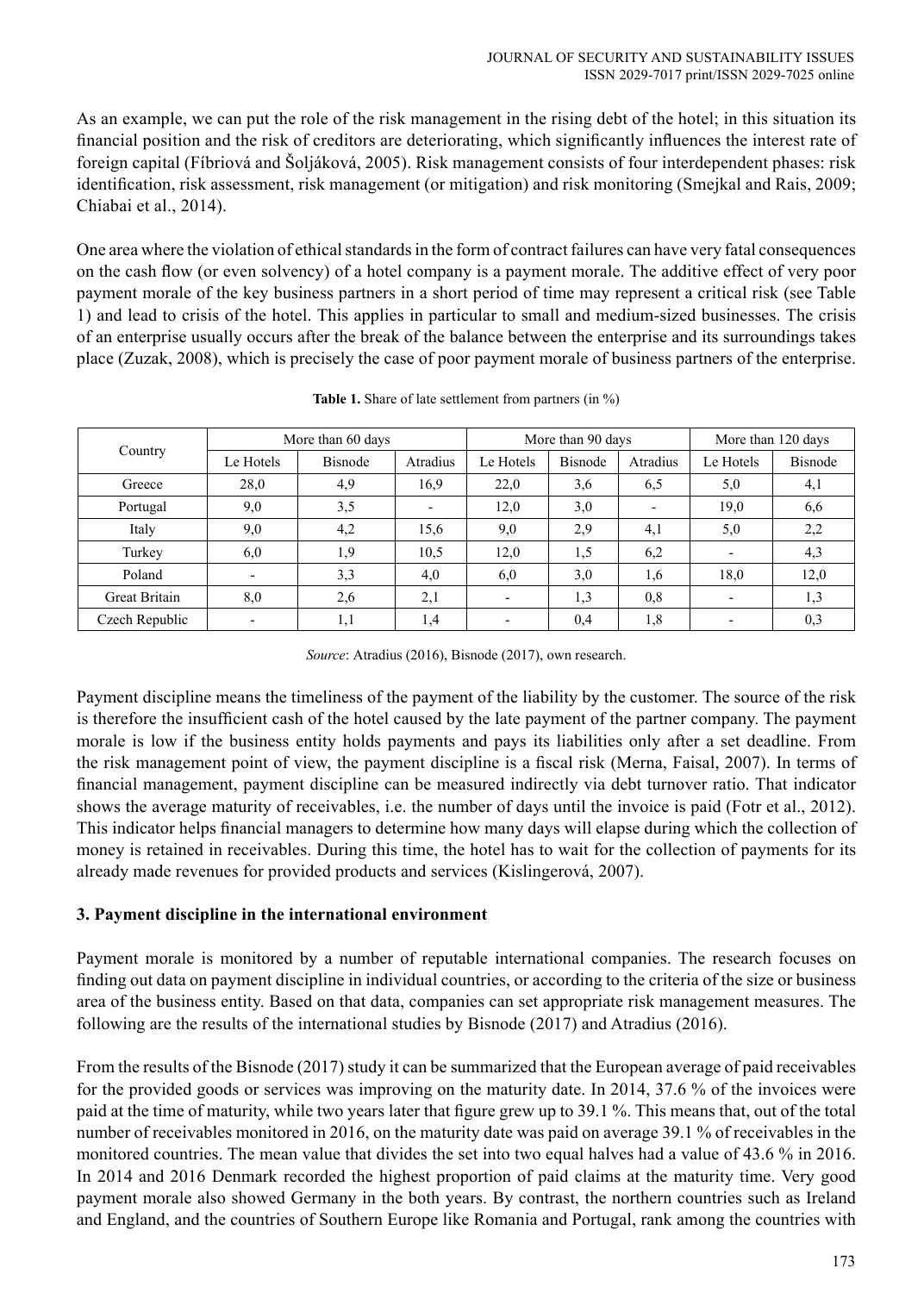a low maturity on the due date. If we look at bad payment morale represented by the proportion of outstanding commitments for more than 90 days after the due date, we find that the United Kingdom and Ireland improved their rating, while the Southern European countries (Romania, Greece and Portugal) also here showed poor payment morale. Besides these countries we can name Turkey and Poland among the countries with a relatively high proportion of outstanding claims with 120 days past maturity (Bisnode, 2017).

In the case of the Czech Republic, it was found that both in 2014 and in 2016 there was a better proportion of matured receivables on the due date compared to the average of the countries surveyed. By maturity, 38.2 % of the invoices were repaid in 2014, while two years later, the proportion of paid invoices grew by 6.5 % up to 44.7 %. Within thirty days after the due date, 53.5 % of invoices were paid in the Czech Republic in 2014, while in 2016 the proportion of invoices paid 30 days after the maturity fell to 49.3 %. In 2014, the companies paid 5.7 % of invoices within sixty days after the due date. In 2016, the proportion of invoices paid in this period dropped to 4.2 % of the total number of receivables tracked. The share of invoices outstanding three months after their maturity in 2014 amounted to 1.4 % and then declined to 1.1 % in 2016 (Bisnode, 2017).

Atradius divides its regular annual reports on payment discipline according to the defined world regions while for Europe the report in 2016 distinguishes between Western Europe and Eastern Europe. Western Europe includes Germany, Austria, Denmark, Great Britain, the Netherlands, Sweden, Switzerland, Ireland, Belgium, France, Greece, Spain and Italy. Eastern Europe is represented by the Czech Republic, Hungary, Poland, Slovakia and Turkey. The Atradius survey focuses on the payment discipline of the B2B (business to business) which means on the business relationships between two business partners. B2B relationships generally operate on the principle of the electronic data exchange. The Atradius International Survey focuses on a number of B2B areas (for example, the access to business credits for B2B business transactions), however from the perspective of this paper, the most important data is on the payment discipline. The data presented is divided into two main areas: 1) the average payment term - the average payment term recorded in Western Europe and Eastern Europe; and 2) the late payment - the percentage of respondents reporting late payment by B2B customers (Atradius, 2016).

From the Atradius research results, it can be seen that the difference in payment discipline between the countries of Western and Eastern Europe is not very striking, except when the invoice is paid after more than 90 days. In that period, across sectors, there is a better payment level shown for Western European countries. In the proportion of paid invoices within 30 days and within 60 days, Western and Eastern European companies doing business in the service sector are not much different. After that, however, there is a certain difference; more than 60 days after the maturity were paid 5.3 % invoices in Western Europe while in Eastern Europe it was 6.8 % of invoices (Atradius, 2016). The most significant differentiation in the payment discipline of Western European and Eastern European business entities in the service sector was reported in the payment of the invoice for more than 90 days. While in Western Europe less than 1 % of the invoices were paid after 90 days, the proportion of those invoices in Eastern Europe was 4.5 %. In Western Europe, the companies in the service business got their invoice settled on average 29 days since they were issued while in Eastern Europe those companies received the payment on average after 30 days (Atradius, 2016). The analysis also focused on a payment morale indicator according to the size of the company. In the European Union, companies are sized as micro-enterprises (less than 10 employees), small businesses (10 to 49 employees), medium-sized enterprises (less than 250 employees) and large enterprises (Buculescu, 2013). Atradius, for the purpose of analysing the payment discipline, defined the categories of "micro-enterprises", "small and medium-sized enterprises" (SMEs) and "large enterprises". Hotels as separate units belong to the SME while the hotel chains belong to the category of large enterprises.

The Atradius study also shows that in the both monitored transnational regions, the micro-enterprises have the best payment morale, accounting for approximately 83 % of invoices within 30 days, while approximately 72 % applies for SMEs and 68 % for large enterprises. The difference between the payment morale of Western European and Eastern European businesses, depending on the size of the firm, is reported in the invoices paid for 90 days or more from their issuance in all size categories of the businesses (Atradius, 2016).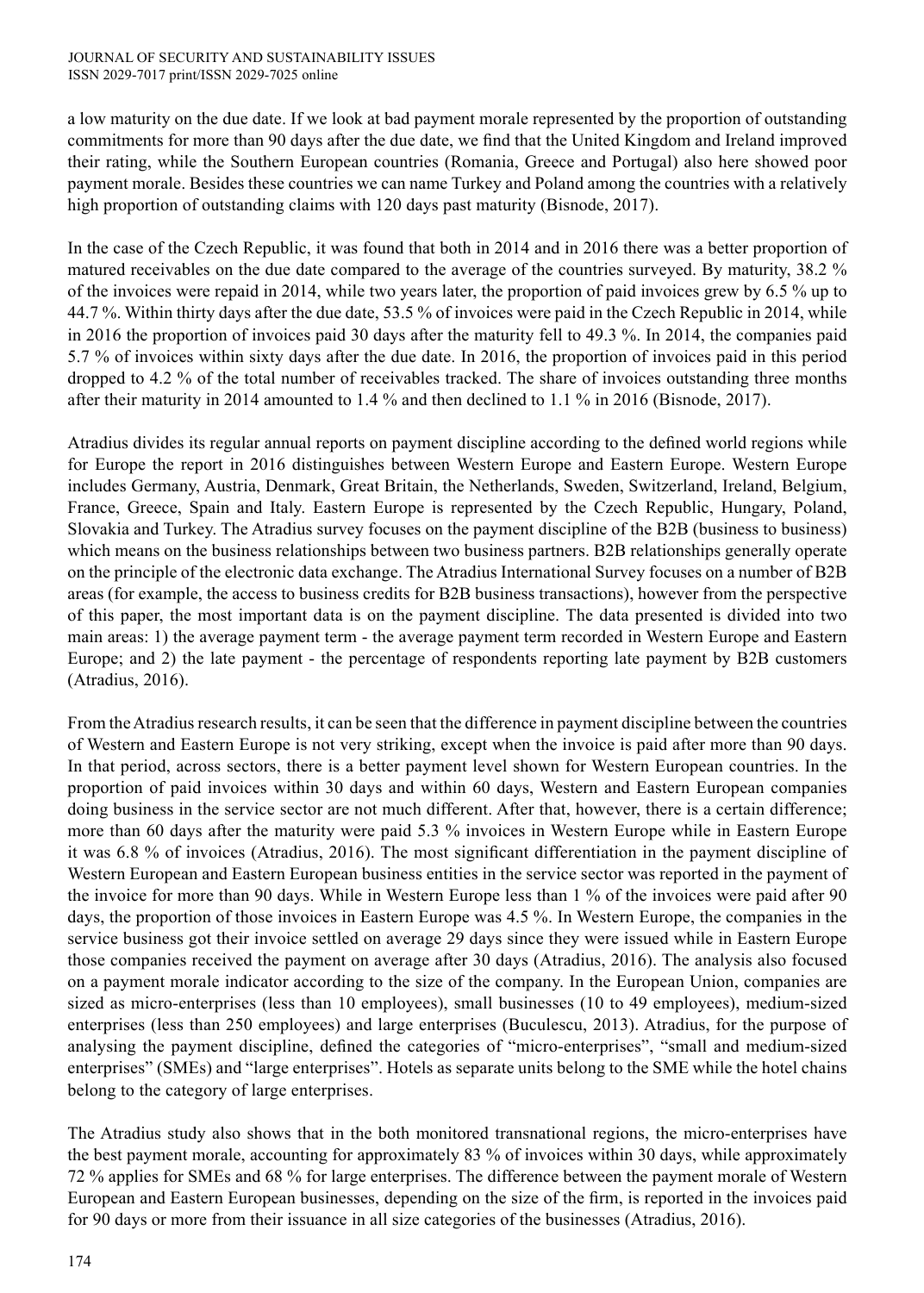Looking more closely at the category of SMEs, which includes most hotels operated in the Czech Republic, the invoices paid more than 90 days account 1 % in Western Europe, while in case of Eastern Europe based businesses the share of those invoices made 5.4 % (Atradius, 2016). The Atradius survey results are partly in line with the results of the Bisnode survey presented above. Measured by the indicator of invoice repayment of more than 90 days, Greece and Spain belong among the worst countries (Portugal is missing in the analysis) and also France had poor payment morale. On the contrary, in Austria or Germany, the unpaid invoice after 90 days was not recorded at all. In Eastern Europe, by far the worst payment morale (measured by the number of outstanding invoices within 90 days) was in Turkey, where the proportion of due invoices within 90 days exceeded 6 % which was similar to Greece and Spain mentioned above. Compared to other V4 countries the Czech Republic had the highest share of invoices repaid in more than 90 days, but when measured by the average day of the invoice reimbursement (26 days) it belonged among the leaders of the Central European countries. The average pay out of 26 days ranks the Czech Republic among the best countries also within Western Europe (Atradius, 2016).

In the above text there were presented the results of the Atradius study from the point of view of payment morale measured on the days after the issuance of the invoice. Another form of the measurement is a payment after the date that had been marked as the due date on the invoice. This is the proportion of companies in the total number of the examined companies that in their business activity encountered with a failure of their business partner to pay his invoice by the due date. The survey methodology differed slightly for the countries of Western and Eastern Europe. While data for Western Europe was broken down by both the sector and size of the companies without any distinction, whether the payment was received from a domestic or foreign company, the data in the Eastern European countries also reflected the company origin. According to the study, in Western Europe, more than 90 % of the companies participating in the cross-industry study reported late payment; in the service sector it was approximately 92 %. In Eastern Europe there is a difference depending on whether the deal was made with a domestic or a foreign business partner. In the service sector the difference was almost 8 %; in terms of a domestic business transaction, the companies recorded more than 90 % of their late payment, while the share of late payments was less than 83 % when trading with foreign partners.

The analysis of the overdue payment data according to the enterprise size shows that in Western Europe, the largest proportion of the invoices not paid by the due date emerged in the SME enterprises; over 95 % of the businesses met with that late payment. As in the case of the overdue payment analysis according to the sectors, the difference in the late payments reported in Eastern Europe depended on whether the transaction was made with a domestic or a foreign partner. In all three size categories, the businesses had, in term of payment discipline, a better experience with foreign business partners than with domestic ones. In the SME category, approximately 87 % of businesses encountered overdue payment in the domestic payments, while less than 4 % of the firms have that negative experience in dealing with foreign companies.

## **4. A case study**

As a data base for the analyses carried out within the case study, the Le-Hotels s.r.o. financial statements on the fulfilment of the specified financial and factual indicators were used. The information on the number of due or outstanding invoices according to the maturity and the country of origin of the business partners (travel agencies), were evaluated by means of a relative frequency, which is also true for the evaluation of the aggregated data on the payment discipline.

Since 2015, Le Hotels Group s.r.o. operates a total of five hotels in the capital of the Czech Republic Prague, with a total capacity of 1 150 rooms (about 352 employees); specifically these are Grandior Hotel Prague, Grand Majestic Plaza, Grandium Prague, Élite and Hotel Majestic Plaza. The revenues department of the Le Hotels Group s.r.o., which is in charge of the sale of hotel rooms, had the lead in this study. The subjects of the analysis were both the company as a whole and the Grandior Hotel Prague alone. Its capacity of 393 rooms, due to its size, is sufficient to maintain a diversified business mix; thanks to its location and the conference facilities, it can attract both leisure and corporate clients and thus allows further analysis.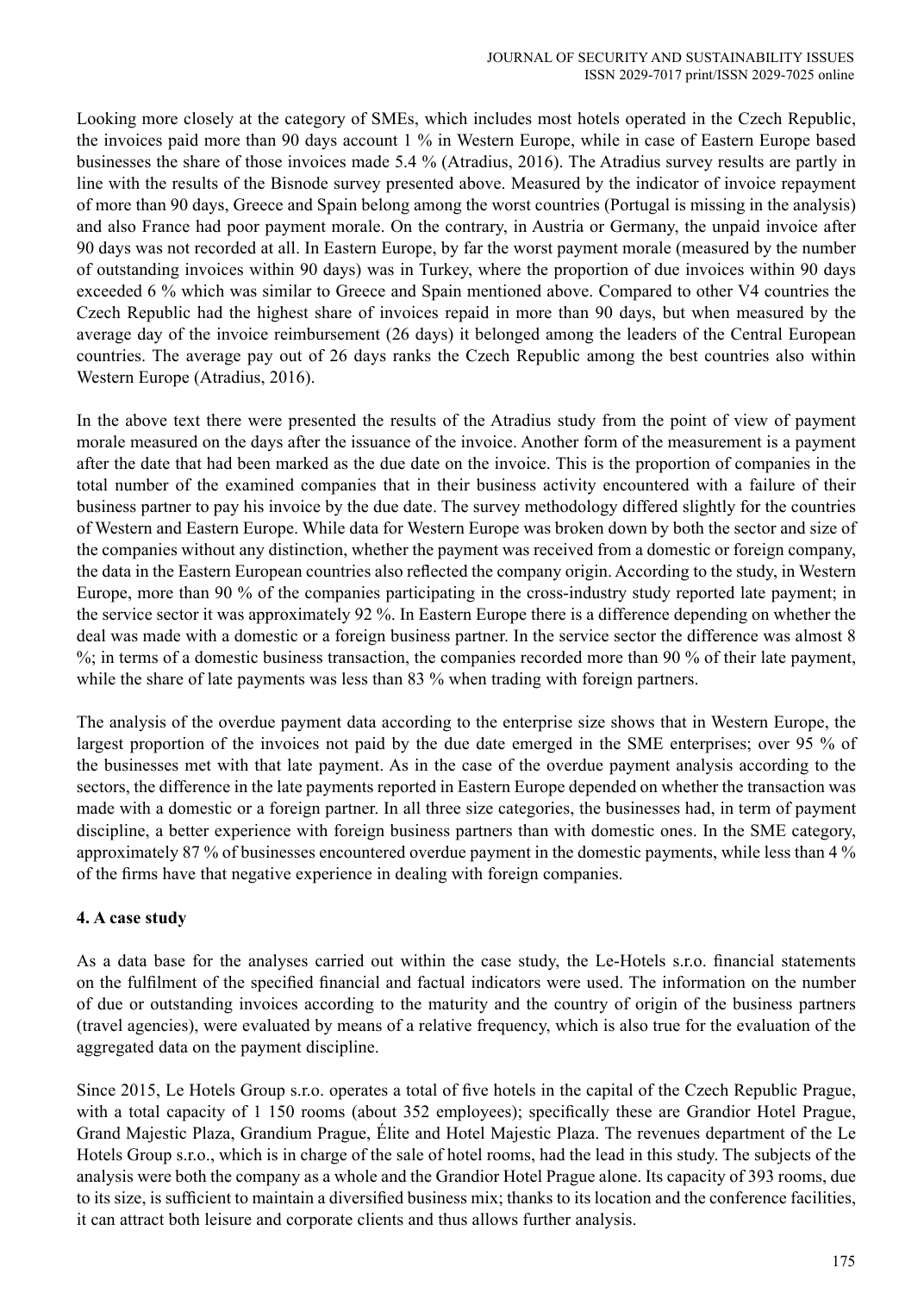#### JOURNAL OF SECURITY AND SUSTAINABILITY ISSUES ISSN 2029-7017 print/ISSN 2029-7025 online

From the analysis of the statistical data of Le-Hotels s.r.o company, we can see that business partners from the Czech Republic showed better payment morale than foreign companies. While within 30 days after the date of the issuance of the invoice, the hotel company received 70 % (or 80 %) of the payments from its domestic business partners out of the total domestic payments, from the foreign ones it was by 11% (10 %) less. In terms of unpaid invoices after 60 days, there was a relatively high difference between the domestic and foreign business partners (travel agencies) in 2016, but in 2017 that ratio was equivalent. These findings do not correspond to the results of the Atradius research study presented above, which, in case of Eastern European businesses (measured by the share of respondents with experience of late payment) found the worse payment morale in case of domestic payment system compared to the payment from abroad. The average day of the invoice payment from both domestic and foreign partners in 2016 was the 29th day after the invoice was issued; in 2017 the average was reduced by two days on the 27th day. Overall, the business partners of Le-Hotels s.r.o had slightly better payment morale in 2017 compared to 2016. From a comparison of the payment discipline of Le-Hotels s.r.o business partners (travel agencies) by country, it is clear that the total debt of travel agencies based in Europe amounted to 4 % and the total percentage debt of hotel accommodation customers made 4.51 % on the due date.

The payment discipline of the partners from each country was monitored individually according to the due period from the maturity date. The highest percentage of outstanding invoices within 30 days of maturity was reported by travel agents from England and Finland (8 %). French and Portuguese travel agents did not pay their liabilities after 30 days of maturity in 7 % of the cases, while Italian, Belgian, Spanish, Slovak and Czech did not pay for in 6 % of the cases. The largest proportion of debtors within 60 days of maturity recruited from the Greek travel agencies (13 %). The second largest number of the outstanding invoices for accommodation services within 60 days was reported for Turkish travel agents (11 %). A relatively high number also appeared in case domestic and English service providers (7 %). On the contrary, in case of the Nordic countries (Finland, Denmark), there is a good payment culture. The share of Greek travel agencies in the total number of the outstanding invoices within 90 days of maturity increased to 28 %. It can be seen from the data that Southern states have probably worse payment morale than Northern countries; Portuguese travel agencies reported 9 %, Turkish 6 % and Spanish 4 % share of the total number of the outstanding invoices. In the Northern countries, the surveyed company made the worst experience with English travel agencies, which showed an 8 % share of the total number of outstanding claims within 90 days after the due date. From the data analysed, it can be observed that the established trend continued also in case of 120 days within the maturity of the accommodation invoice. The largest share out of total outstanding commitments in the given period was reported again for Greek (22 %), Portuguese (12 %) and Turkish (12 %) travel agents from Southern Europe. Furthermore, in terms of 120 days after the due date, the largest debtors are Greek travel agencies. Their share makes 28 % out of the total number of unpaid claims for more than four months. Portuguese travel agencies followed with 19 %. In contrast to shorter time periods, the proportion of Polish travel agents (18 %) increased.

Looking at the overall data (Table 2), i.e. the share of all outstanding invoices for accommodation after maturity, we will get somewhat surprising data. The Danish (12 %), German (10 %) and Turkish (7 %) travel agencies reported the highest proportion of the outstanding invoices within 30 days, while a very low proportion of unpaid invoices within 30 days were reported for Portuguese (2 %), English (3 %) and Irish (3 %) travel agencies. The proportion of the unpaid invoices by Czech travel agencies made 5%. The feature of surprise of this finding stems out of the comparison with other research data. According to the Bisnode survey (for 2016), Danish and German companies showed a very high proportion of the invoices repaid at their maturity (Danish companies recorded even the highest share which was 90.3 % of the repaid invoices at maturity), while the Irish, English and Czech recorded relatively low share of paid invoices by maturity (30 days). Turkey stood at the centre of that imaginary peloton. Also, the Atradius survey shows that Denmark and Germany are among the countries with the best payment discipline in Europe, measured by invoice parameters paid within 30 days. It is thus surprising that the findings of Bisnode and Atradius differ greatly in terms of England, Ireland, the Czech Republic and other countries.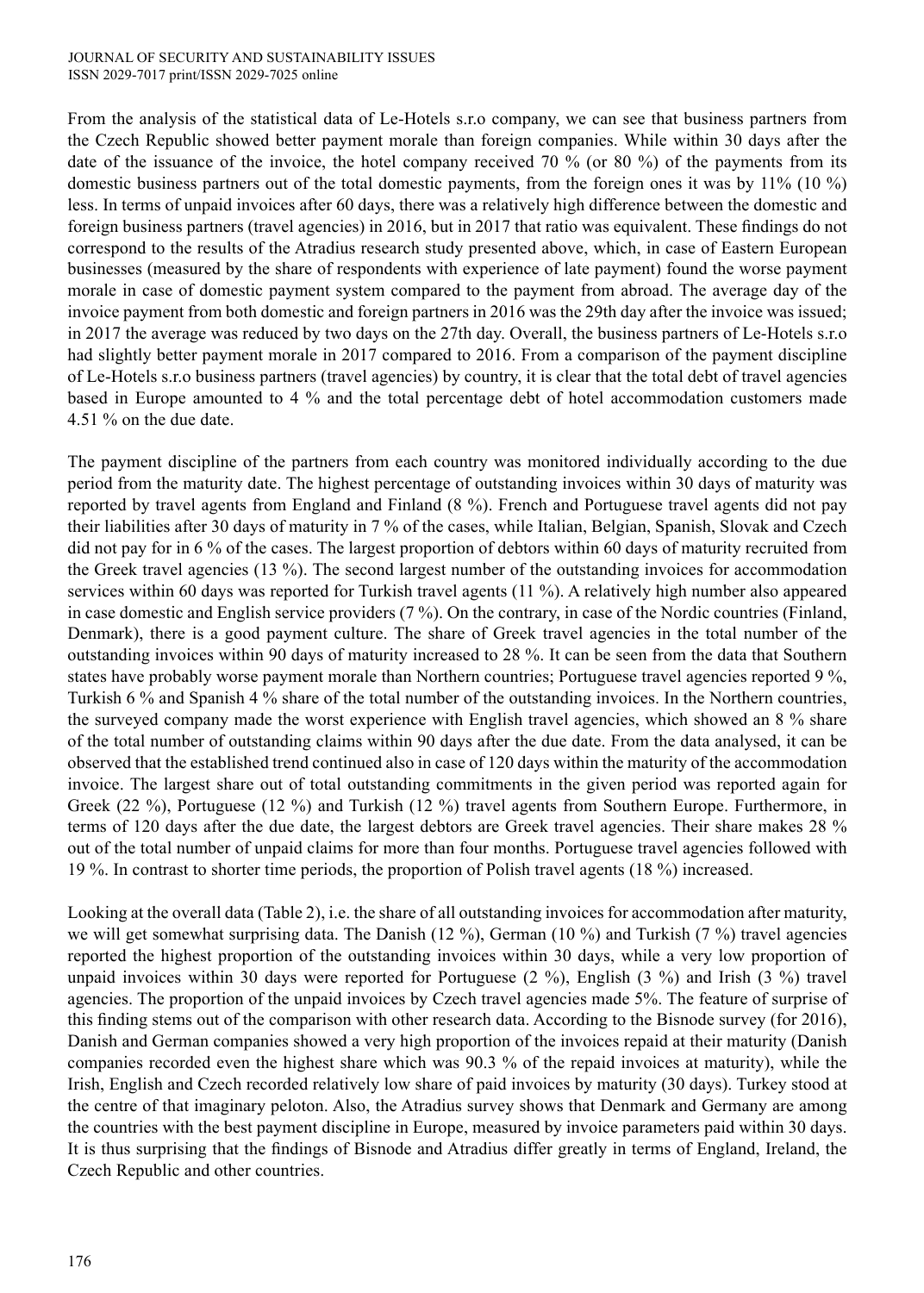| Settlement date                   | Le Hotels |                | Atradius Southern Europe | Atradius Western Europe |             |  |
|-----------------------------------|-----------|----------------|--------------------------|-------------------------|-------------|--|
|                                   |           | Service sector | <b>SMEs</b>              | Service sector          | <b>SMEs</b> |  |
| $\vert 0 - 30 \text{ days}$       | 64,5      | 77,4           | 70,2                     | 80,0                    | 72,3        |  |
| $31 - 60$ days                    | 26,2      | 15,8           | 20,1                     | 14,5                    | 18,4        |  |
| $61 - 90$ days                    | 4.7       | 2.3            | 4,5                      | 4,7                     | 8,4         |  |
| More than 90 days                 | 4,6       | 4,5            | 5,2                      | 0,8                     | 1,0         |  |
| Average settlement period in 2016 | 29        | 28             | 34                       | 29                      | 33          |  |

#### **Table 2.** Share of settled invoices according to payment periods (in %)

*Source:* Atradius (2016), Bisnode (2017), own research

A completely different picture of the country-specific payment discipline of travel agencies with which Le-Hotels concluded contracts shows the share of the paid invoices within a period of 30 days after the due date, in other words between 30 days and 60 days after the date the invoice was issued. With some exaggeration, it can be deduced that the Danish and German travel agencies pay the invoice 31 days after the invoice was issued, the first day after the due date. The share of the unpaid invoices from the German and Danish travel agencies out of the total outstanding amounts in the period of 30-60 days after the invoice was issued made 3 % in case of German travel agents and 1 % of Danish travel agents. The highest share of unpaid invoices in this period was reported by English, Finnish (both 8 % share of outstanding invoices), French and Portuguese travel agents (7 %). The Czech travel agencies showed a 6 % share of outstanding invoices within 60 days.

The results show that the most-risky countries across all timeframes are Greece and Portugal, which are among the countries with the worst payment morale in all three research surveys. Looking closer to the deadlines, Czech travel agencies must probably count on the fact that many companies in Turkey and Italy pay more than 60 days but less than 90 days, as shown by the Atradius survey. The research survey showed that the worst payment morale, measured by the "border-line", non-reimbursement parameter for the services provided within 90 days, is reported for travel agents from Greece, Portugal, Turkey and Italy. The total number of the outstanding invoices within 90 days of the due date was the share of Greek travel agencies with 28 % (respectively 22 % which means that 22 % of the outstanding invoices in the period of more than 90 were not received by Le-Hotels s.r.o. from the Greek travel agents), Portuguese travel agencies with 9 % (12 %), Italian travel agencies with 9% (9 %) and Turkish travel agencies with 6 % (12 %). The very poor payment morale of some Polish travel agencies, measured by the invoice default parameter of more than 120 days after maturity, confirms the Bisnode survey.

At this point, we compare Le Hotels' payment data with the results of the Atradius survey in relation to the sector and the size of the business. Le Hotels s.r.o operates in the service sector and ranks among SMEs. The investigation revealed that Le Hotels s.r.o. belongs among 91 % of companies in Eastern Europe doing business in the service sector that experienced a late payment from a domestic business partner, respectively among 87 % of companies that experienced a late payment from an indigenous partner. In terms of the size, Le Hotels s.r.o ranks among 87 % of Eastern European SMEs that encountered with payment for their services after 99 days after the maturity when dealing with a foreign company or among 83 % of SMEs, which received a late payment from a domestic business partner. Having compared the average data of the payment discipline of both the domestic and foreign partners of the Le-Hotels s.r.o. (travel agents) with the results of the Atradius study (B2B) it appears that the payment discipline of these partners to a large extent corresponded to the payment culture (in the service sector and B2B among B2B) in Eastern Europe and was worse than the payment morale of Western European companies.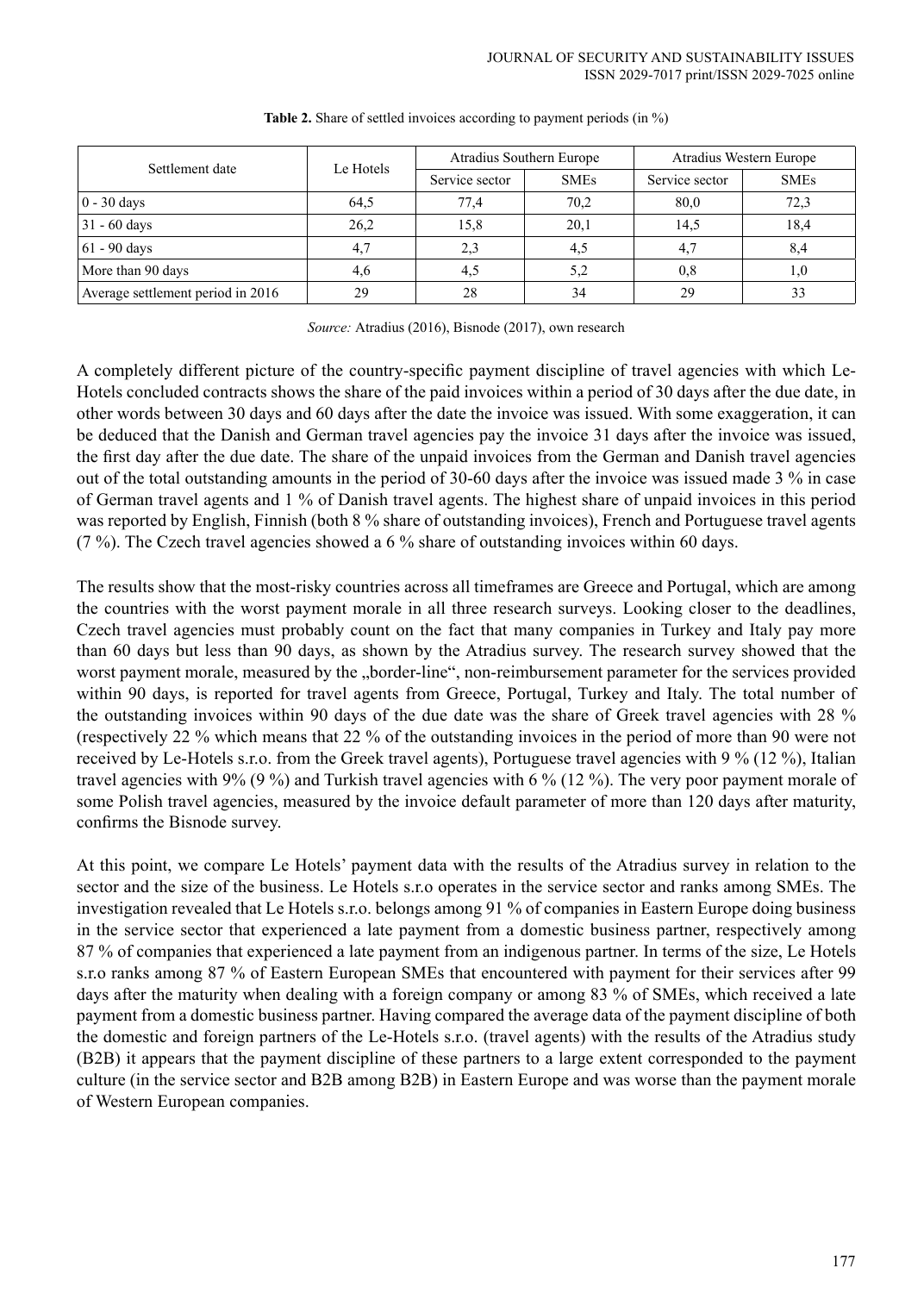#### **5. Conclusions and implications**

Based on the empirical survey of business partners' payment discipline in the case study (of the chosen company Le Hotels s.r.o.), it can be concluded that the worst payment morale of the business partners is reported for travel agencies based in Greece and Portugal, as also confirmed by other research surveys. On the basis of the monitoring of the fulfilment of the financial indicators for the payment discipline, the Czech companies active (not only) in the hotel industry should keep certain vigilance when trading with Italian, Turkish and Polish companies. In order to optimize the cash flow in hotel operations, it is advisable to provide a balanced business mix, establish a local company (intermediary), and improve strategic internal processes.

Receiving payments on time is one of the most difficult and risky components of the hotel business. From the of view of the risk management in the field of payment discipline, it is now strategically negative for the Czech companies engaged in the hotel industry to enter into business contracts with Greek, Portuguese, Italian, Turkish and Polish partners without the need for "hotel prepayments" for "provided services". These "prepayments" must be settled between the hotel company and its business partner, at least one to two months before the accommodation is made so as to prevent the hotel company from becoming insolvent.To reduce the risk due to poor payment morale, it is recommended to introduce the obligation for these travel agencies to pay via virtual credit cards, when the hotel receives only the credit card number and the financial limit. The hotel company will ask in case of bad-paying business partners to withdraw the money for accommodation or conference events because they cannot get them physically at a given time. A measure in the form of establishing a local company is ideal when it comes to a group business, a group of tourists. It is mostly around 25 rooms and more. For safe "cash flow" at this moment we have to apply so called pre-payment taking place least one month before such a deal, that is, before the arrival of a tourist group. With this step, we can ensure a financial guarantee that the group will really come and the hotel will not be left empty and at the same time it has the funds before the event is held. Within the internal control process, regular monthly "credit meetings" can be recommended. These analyses focused on partners' payment discipline are attended by representatives of the financial and commercial departments. Based on the output data from both departments, it is possible to assess the cash flow of hotel companies and to organize relationships with individual business partners. For the optimal application of the risk management it is important that a new or updated strategic analysis is conducted annually within the business entity according to the development of both the external and internal environment. Financial and payment risks need to be integrated into the formulation of strategic goals so as to identify which of them can put the strategy and its strategic goals at stake.

#### **References**

Abadi, F.; Sahebi, I.; Arab, A.; Alavi, A.; Karachi, H. 2018. Application of best-worst method in evaluation of medical tourism development strategy. *Decision Science Letters* 7(1):77-86. https://doi.org/10.5267/j.dsl.2017.4.002

Abrhám, J.; Bilan, Y.; Krauchenia, A.; Strielkowski, W. 2015a. Planning horizon in labour supply of Belarusian small entrepreneurs. *Economic research-Ekonomska istraživanja* 28(1):773-787. https://doi.org/10.1080/1331677X.2015.1084238

Abrhám, J.; Strielkowski, W.; Vošta, M.; Šlajs, J. 2015b. Factors that influence the competitiveness of Czech rural small and medium enterprises. *Agricultural Economics-Zemedelska Ekonomika* 61(10):450–460. https://doi.org/10.17221/63/2015-AGRICECON

Abrhám, J.; Wang, J. 2017. Novel trends on using ICTS in the modern tourism industry. *Czech Journal of Social Sciences, Business and Economics* 6(1):37-43. https://doi.org/10.24984/cjssbe.2017.6.1.5

Ambrosetti, E.; Cela, E.; Strielkowski, W.; Abrhám, J. 2014. Ukrainian Migrants in the European Union: a Comparative Study of the Czech Republic and Italy. *Sociologija i Prostor* 52(2):141-166.

Atradius. 2016. Payment Practices Barometer Eastern Europe. Barcelona: Grupo Catalana Occidente. Available on the Internet: https:// group.atradius.com/publications/payment-practices-barometer-easern-europe-2017.html

Bisnode. 2017. Platební morálka firem je v Česku lepší než v Evropě [Paying morale in Czekia is worse than in Europe]. Praha: Bisnode Czech Republic.

Buculescu, M.M. 2013. Harmonization process in defining small and medium-sized enterprises. Arguments for a quantitative definition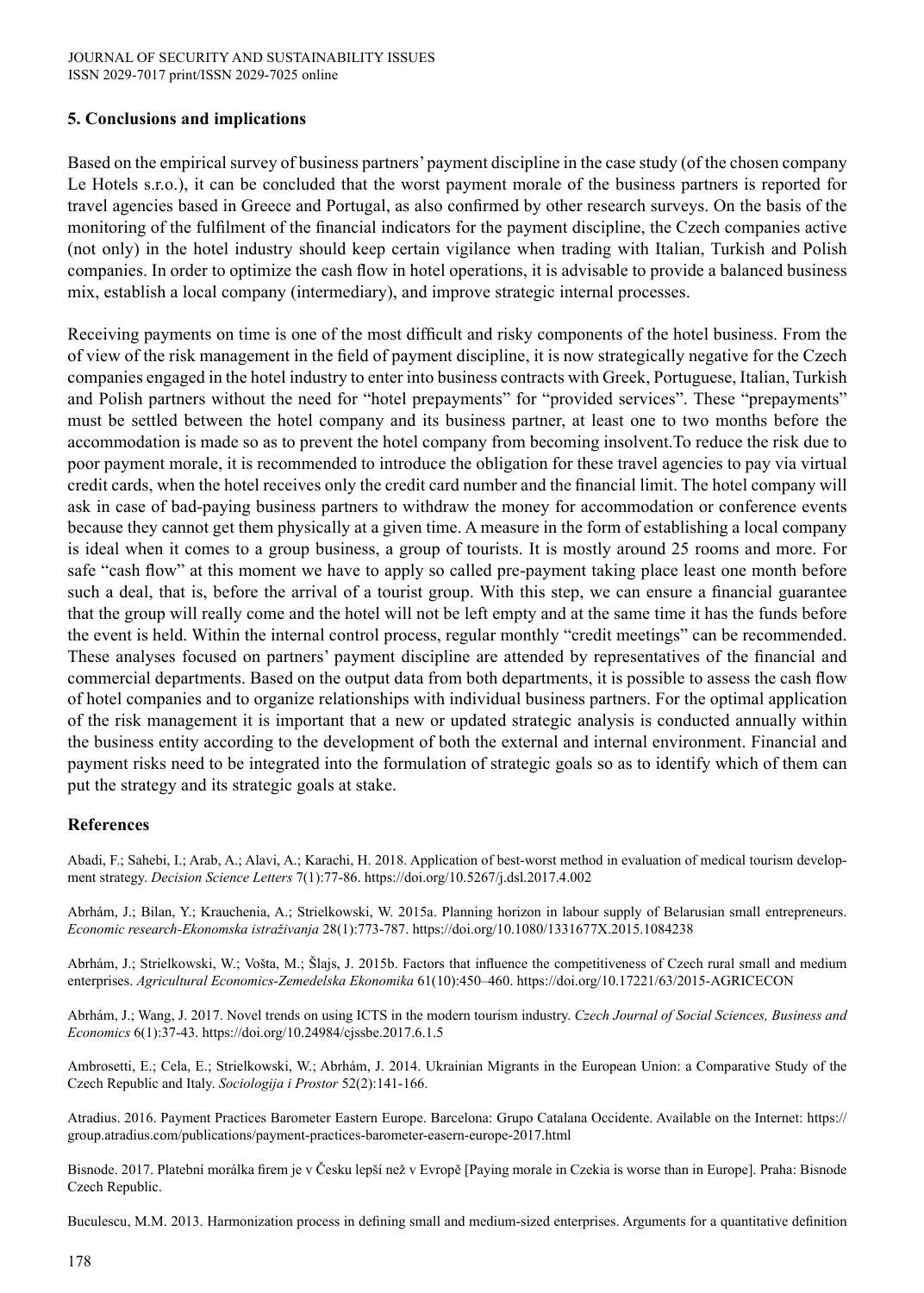versus a qualitative one. *Theoretical and Applied Economics* 9(586):103-114.

Čábelková, I.; Abrhám, J.; Strielkowski, W. 2015. Factors influencing job satisfaction in post-transition economies: the case of the Czech Republic. *International Journal of Occupational Safety and Ergonomics* 21(4):448-456. https://doi.org/10.1080/10803548.2015.1073007

Chiabai, A.; Platt, S.; Strielkowski, W. 2014. Eliciting users' preferences for cultural heritage and tourism-related e-services: a tale of three European cities. *Tourism Economics* 20(2):263-277. https://doi.org/10.5367/te.2013.0290

Dung, H. C.; Thanh, P. T. K.; Oanh, D. V.; Long, N. H. 2018. Local Government Involvement in Small Tourism Firms Investment: The Case of Phu Tho Province, Vietnam. Economics and Sociology 11(2):97-111. https://doi.org/10.14254/2071-789X.2018/11-2/7

Ehrenberger, M.; Koudelkova, P.; Strielkowski, W. 2015. Factors influencing innovation in small and medium enterprises in the Czech Republic. *Periodica Polytechnica Social and Management Sciences* 23(2):73-83. https://doi.org/10.3311/PPso.7737

Fabuš, M. 2017. Current development of business environment in Slovakia and Czech Republic, *Entrepreneurship and Sustainability Issues* 5(1): 127-137. https://doi.org/10.9770/jesi.2017.5.1(10)

Fibírová, J., Šoljaková, L. 2005. *Hodnotové nástroje* řízení *a měření výkonnosti podniku [Value instrumenst and company management and performance measuring tools]*. Praha: APSI.

Filipishyna L, Bessonova S, Venckeviciute, G. 2018. Integral assessment of developmental stability: cases of Lithuania and Ukraine. *Entrepreneurship and Sustainability Issues* 6(1): 87-99. https://doi.org/10.9770/jesi.2018.6.1(7)

Fotr, J.; Vacík, E.; Souček, I. 2012. *Tvorba strategie a strategické plánování [Making the strategy and strategic planning].* Praha: Grada Publishing.

Grasseová, M.; Dubec, R.; Řehák, D. 2012. *Analýza podniku v rukou manažera. 33 nejpoužívanějších metod strategického* řízení *[Firm analysis in the hands of a manager: 33 widely-used methods of stratgegic planning]*. Brno: BizBooks.

Jelínková, D.; Tučková, Z.; Jurigová, Z. 2017. Market segment of families with children: a new stimulus for modern Czech spa industry? Journal of International Studies 10(2):158-169. https://doi.org/10.14254/2071-8330.2017/10-2/12

Jiroudková, A.; Rovná, L. A.; Strielkowski, W.; Šlosarčík, I. 2015. EU Accession, Transition and Further Integration for the Countries of Central and Eastern Europe. *Economics and Sociology* 8(2):11-25. https://doi.org/10.14254/2071-789X.2015/8-2/1

Kislingerová. E. 2007. *Manažerské finance [Managerial Finance].* Praha: C.H.BECK.

Kocabiykoglu, A.; Gogus, C. 2015. Revenue Management vs. Newsvendor Decisions: Does Behavioral Response Mirror Normative Equivalence? Production and Operations Management 24(5):750–761. https://doi.org/10.1111/poms.12297

Korauš, A., Dobrovič, J., Ključnikov, A., Gombár, M. 2016. Customer Approach to Bank Payment Card Security and Fraud, *Journal of Security and Sustainability Issues* 6(1): 85–102. http://dx.doi.org/10.9770/jssi.2016.6.1(6)

Korauš, A., Dobrovič, J., Rajnoha, R., Brezina, I. 2017a. The safety risks related to bank cards and cyber attacks, *Journal of Security and Sustainability Issues*, 6(4): 563-574. http://doi.org/10.9770/jssi.2017.6.4(3)

Korauš, A.; Veselovská, S.; Kelemen P .: 2017b. Cyber security as part of the business environment in Zborník z konferencie Medzinárodné vzťahy 2017: Aktuálne otázky svetovej ekonomiky a politiky, Smolenice 30. novembra - 1. Decembra 2017, Vydavateľstvo Ekonóm, 1113 s., ISBN 978-80-225-4488-7, ISSN 2585-9412

Kumara, R.; Ramachandranb, P. 2016. Revenue management in remanufacturing: perspectives, review of current literature and research directions. *International Journal of Production Research* 54(7):2185–2200. https://doi.org/10.1080/00207543.2016.1141255

Mackevičius J, Šneidere R, Tamulevičienė, D. 2018. The waves of enterprises bankruptcy and the factors that determine them: the case of Latvia and Lithuania. *Entrepreneurship and Sustainability Issues* 6(1): 100-114. https://doi.org/10.9770/jesi.2018.6.1(8)

Mccafrey, D.; Walczak, D. 2016. Optimal Dynamic Upgrading in Revenue Management. *Production & Operations Management* 25(11):1855-1865. https://doi.org/10.1111/poms.12581

Merna, T.; Thani-al, F. 2008. *Corporate Risk Managament*. 2nd edn., Hoboken, New Jersey: Wiley.

Mishenin Y, Koblianska I, Medvid V, Maistrenko, Y. 2018. Sustainable regional development policy formation: role of industrial ecology and logistics. *Enterpreneurship and Sustainability Issues* 6(1): 329-341. https://doi.org/10.9770/jesi.2018.6.1(20)

Narkunienė J, Ulbinaitė, A. 2018. Comparative analysis of company performance evaluation methods. *Entrepreneurship and Sustainabi-*